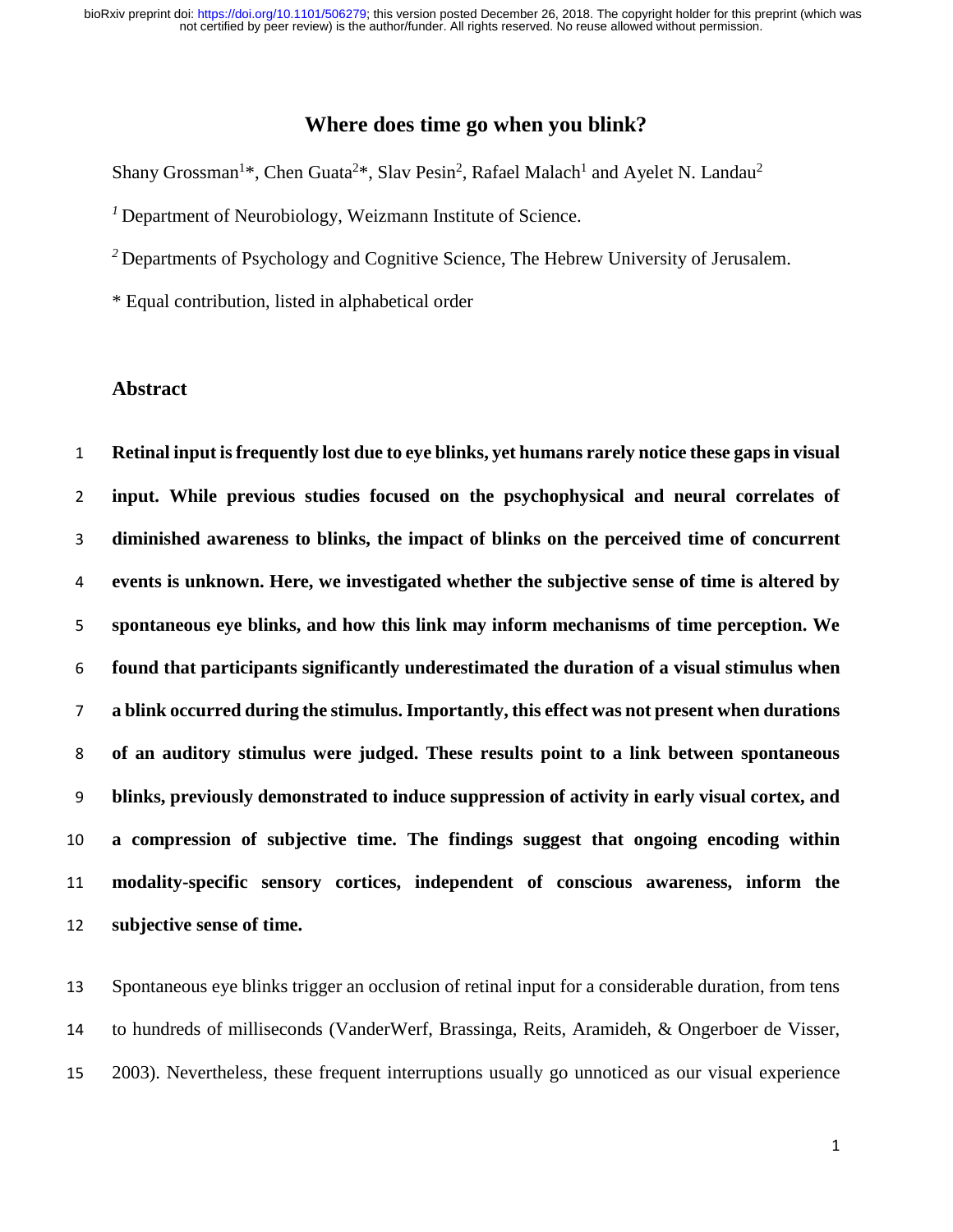remains continuous. Diminished awareness to visual stimulation during blinks was previously validated in a psychophysical study that found a significant reduction in visual sensitivity during voluntary eye blinks (Volkmann, Riggs, & Moore, 1980). This suppression of visual detection thresholds during blinks occurred when light was delivered through the roof of the mouth and was therefore independent of eyelid position. Subsequent electrophysiological studies in cats (Buisseret & Maffei, 1983) and in primates (Gawne & Martin, 2000, 2002) reported a decrease in firing rates of neurons in the primary visual cortex during blinks. These studies also supported a neural, rather than an optical, source of blink-related reduction in visual activity. Human studies have provided further support of an extra-retinal suppression in early visual regions during voluntary blinks, using fMRI (Bristow, Haynes, Sylvester, Frith, & Rees, 2005), as well as suppression of transient activity in the visual cortex during spontaneous and voluntary blinks, as revealed in intracranial EEG recordings (Golan et al., 2016).

 Given the link between blinks and suppression of both visual sensitivity and neural activity, a natural yet unexplored question concerns what happens to subjective time during spontaneous eye blinks. This question offers a unique opportunity to study the link between mechanisms of time perception and continuous processing of sensory input. The neural underpinnings of time perception are an active, unresolved field (Ivry & Schlerf, 2008; Wittmann, 2013). *Dedicated models* for timing postulate that duration estimation is implemented by a neural mechanism that is fully designated to timing, for example, by postulating a neural pacemaker. In contrast, *intrinsic models* assume that time is inherently encoded by the neural resources invested in sensory processing. Whether neural mechanisms of timing are modality specific is somewhat related to the distinction between dedicated and intrinsic models of timing: intrinsic models would postulate timing as a modality specific computation. Investigating the link between suppressed neural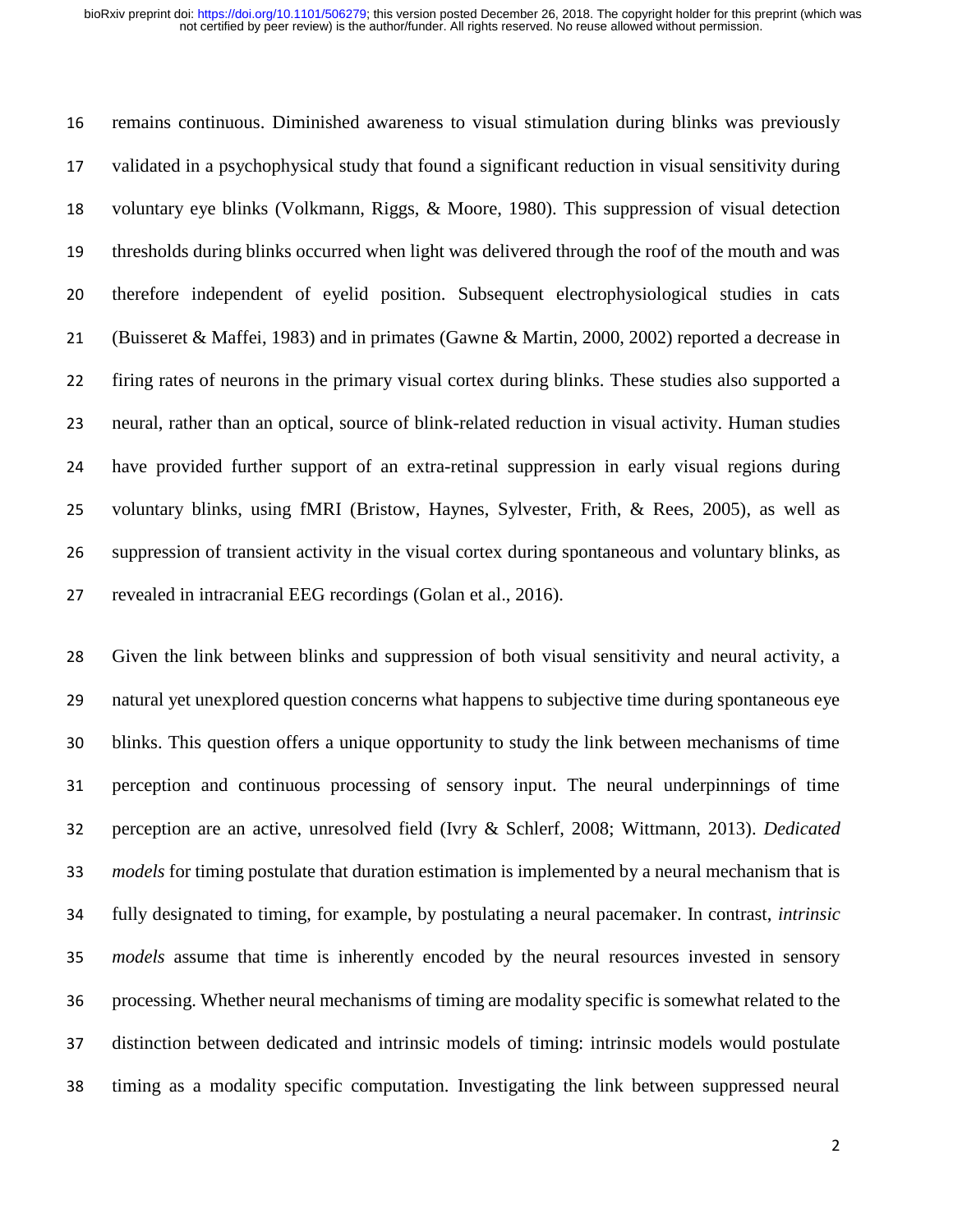processing – indexed by spontaneous eye blinks – and sensory duration judgments can provide important evidence for the role of ongoing perceptual encoding in informing temporal estimation.

 Here we investigated how spontaneous eye blinks impact the subjective sense of time. An eye blink during a visual stimulus leads to an unnoticed gap in retinal input. Importantly, we used both visual and auditory stimuli as timed intervals in two separate experiments in order to test whether time perception was affected by the input loss in a modality specific manner.

### **Methods and Materials**

 **Participants.** A total of 29 and 30 participants took part in the visual and the in the auditory experiments, respectively. Inclusion criterion was defined prior to data analysis as having a minimum of 10 percent blink and blink-free intervals. In both the visual and the auditory experiments, 7 individuals did not meet this inclusion criterion and were therefore discarded from all analyses. The analyses reported in this paper were thus carried out on 22 visual participants (14 females, 24±2 years old) and 23 auditory participants (17 females, 22.5±3 years old). Only for the individual bisection point analysis (**Fig. 2c**) did we apply further exclusion criteria whereby participants with a poor fit were discarded (see **Psychometric function fit**). A total of 18 and 15 participants in the visual and auditory experiments, respectively, (4 and 7 participants excluded, respectively) were therefore included in this analysis. Written informed consent was obtained from all participants in line with the institutional IRB approval from the Hebrew University of Jerusalem.

 **Stimuli.** The experiment was programmed in MATLAB (2017a, MathWorks) using Psychtoolbox-3(Kleiner et al., 2007). Oddball stimuli were 10 colored squares. For the visual experiment, a white central disc was displayed for marking the timed interval. Both the squares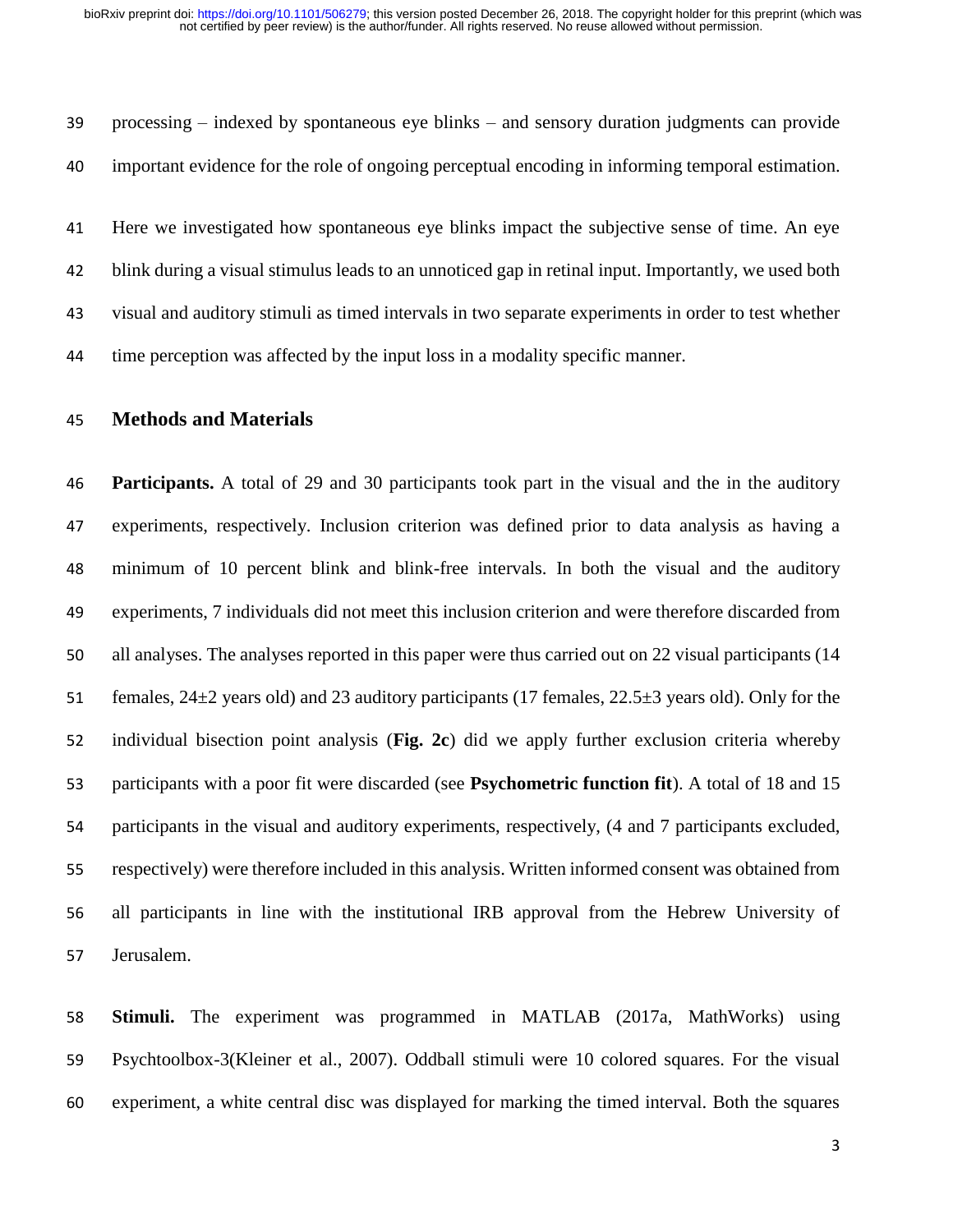and the disc subtended a visual angle of 11.4°. For the auditory experiment, bursts of white noise generated in MATLAB were delivered through headphones for marking the timed intervals. Throughout both visual and auditory experiments, a random noise black and white pattern was displayed as a background and a central red fixation point was presented.

 **Experimental Procedures.** The experimental session began with a familiarization stage aimed to introduce the participant with the duration of the short (0.6 sec) and long (2.8 sec) reference intervals. The reference intervals were presented and the participant could replay them as many times as he/she felt needed.

 The main experiment was a dual task: each trial (400 trials in total) consisted of an oddball part and a temporal bisection part (see **Fig. 1a** for a schematic illustration). A trial began with a jittered sequence of 4-7 colored central squares, flashed for 250 ms each with a fixed ITI of 100 ms. The participant was instructed to report how many red squares appeared during the entire oddball sequences of the experiment. Immediately upon termination of the oddball part (i.e. without any time delay), the timed interval was presented for one out of 9 possible durations spanning the range between the two extreme reference intervals: 0.6 0.9 1.4 1.6 1.7 1.8 2 2.5 2.8 (sec). Upon the offset of the timed interval, participants were instructed to indicate by pressing one of two possible keys whether the current interval was closer in its duration to the short, or long, reference interval. Response time was unlimited and response collection initiated the next oddball sequence (i.e. the beginning of a new trial). All participants completed a short training prior to the main experiment. To maximize the probability that spontaneous blinks would occur during timed intervals, oddball task was emphasized as the main task whilst bisection was defined as secondary.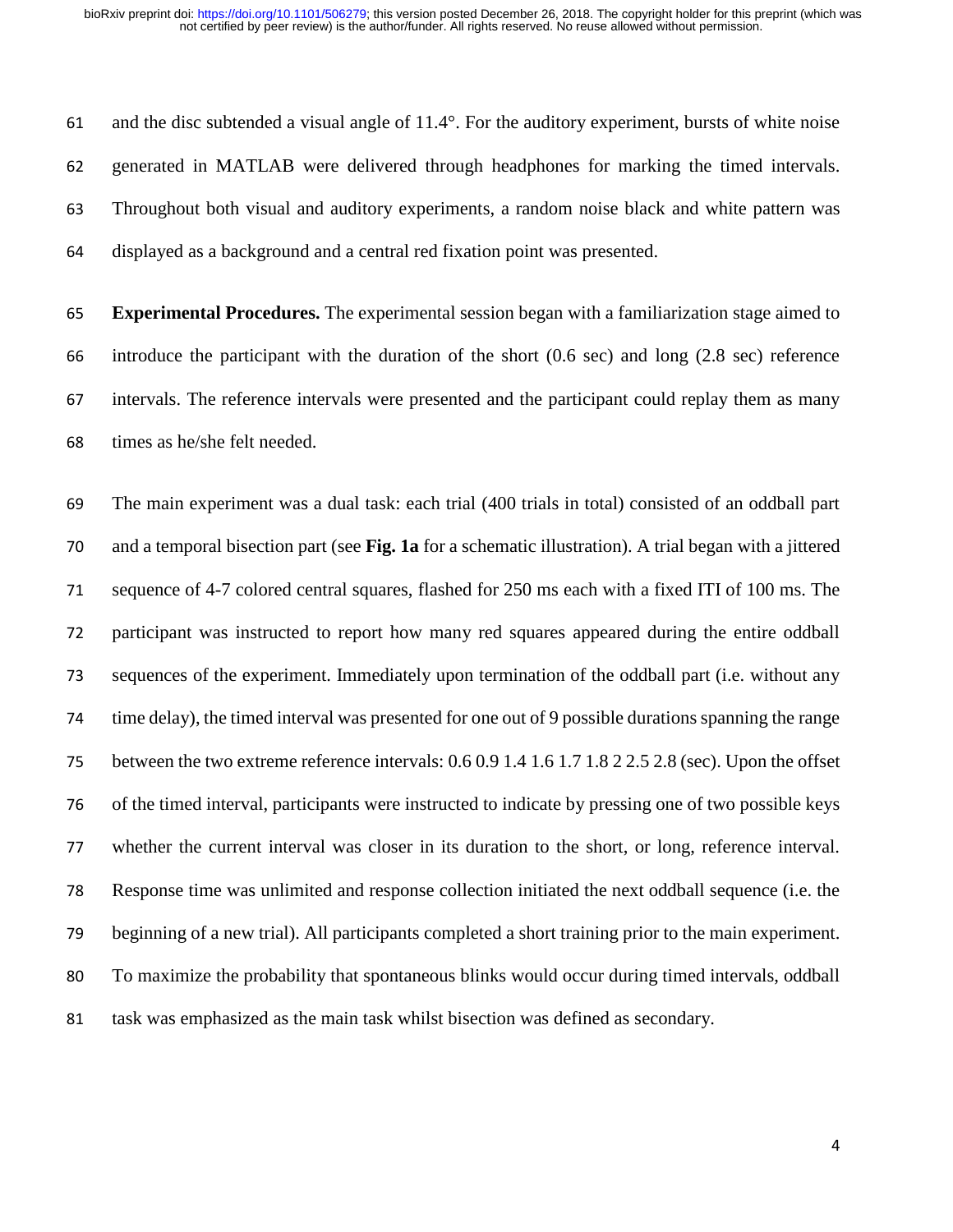**Equipment.** We used a video-based eye tracker (Eyelink 1000, SR Research) to monitor continuously eye position and pupil diameter of participants. Eye data was recorded binocularly at a sampling rate of 1000 Hz. Messages were sent from the experiment PC to the Eyelink PC upon stimuli presentation for offline alignment of the experimental log to eye tracking time series.

 **Classification of blink and blink-free intervals.** The raw pupil time series of each participant was processed offline in a semi-automatic blink detection procedure, composed of two stages. First, blinks were automatically marked as all segments with missing pupil samples, with blink onset corresponding to the point of maximal acceleration in the decrease of pupil size, and blink offset corresponding to maximal de-acceleration point in increase of pupil size. These points should reflect the time point in which the eyelid started covering the pupil and the time point in which the pupil was fully exposed again, respectively. Second, we manually inspected the output of the automatic detection on top of the raw pupil-size time series and disqualified segments without a gradual decrease and increase in pupil size surrounding the putative blink. Disqualified segments, as well as segments that exceeded 400 ms, were logged and excluded from all analyses.

 Following temporal alignment of pupil time series to the experimental log, we divided timed intervals into blink and blink-free. Importantly, blink intervals were defined only when a blink occurred entirely within the interval - its onset detected at least 50 ms post the interval's onset, and its offset preceding the interval's offset in at least 50 ms. Timed intervals in which a blink overlapped with their onset or offset were logged and excluded from all analyses.

 **Psychometric function fit.** Individual psychometric functions were estimated through a logistic function fit based on a maximum likelihood criterion and executed by scripts available in the Palamedes toolbox (Prins, 2014). Two free parameters were estimated - the threshold (i.e. bisection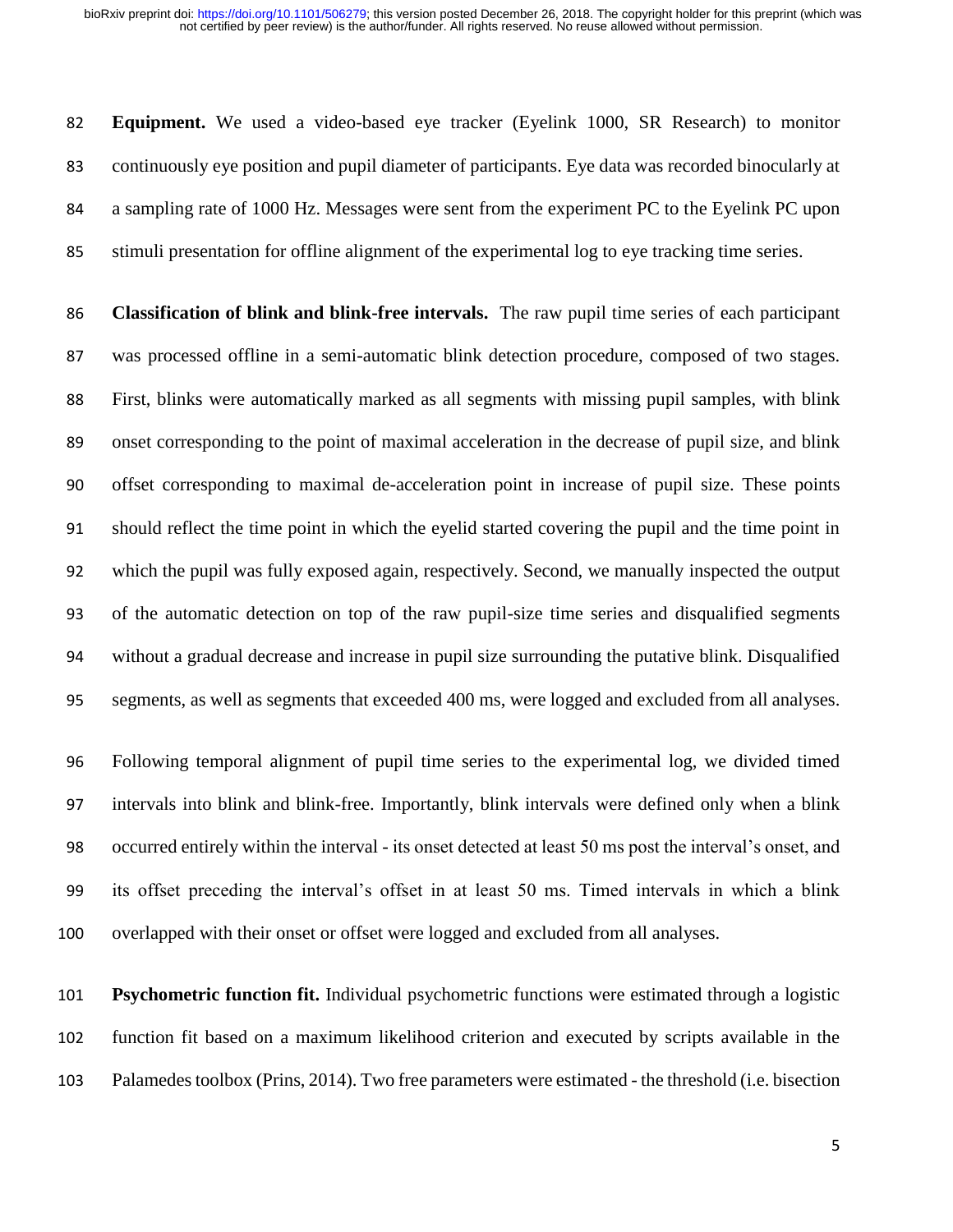point) and the slope, while the guess and lapse rate were fixed and predefined as equal to 1% each. A measure of goodness of fit, pDev, was estimated for each fit. To estimate pDev, deviance values of simulated data drawn from the best-fitting psychometric curve were computed over 1000 iterations. The proportion of simulated deviance values that were greater than the deviance value of the original data corresponds to the pDev value. Thus, larger values of pDev reflect a better fit to the measured data, while pDev < 0.05 indicates a poor fit of the data(Kingdom & Prins, 2010). Since the individual bisection point (BP) analysis (**Fig.1c**) relied on psychometric fits, participants with poorly fitted functions (pDev<0.5) were excluded from this analysis. Two additional participants, one from the auditory and one from the visual experiment, had no blink intervals in the two shortest levels (0.6 and 0.9 sec) and were therefore excluded from individual fitting analysis as well. Thus a total of 3 and 7 participants were excluded from the visual and auditory experiments, respectively, for the individual BP analysis. Notably, the results of the this analysis remained unchanged also upon inclusion of poor fitted participants (paired t-test, visual: p=0.007,  $t(20)=3.02$ ; auditory: p=0.54, t(21)=0.62).

 Group psychometric curves presented in **Fig. 2a** and **Fig. 2b** were estimated by fitting a logistic function to the group mean proportion "long" in each interval duration. Importantly, this fit is purely for visualization and does not contribute to any of the analyses presented here. The main analyses presented in the results section, whether on probability "long" values or on BPs, took a within subject approach with subjects as a random effect.

 **Control analysis for unequal samples size.** Naturally, the number of blink- and blink-free intervals was not matched within a participant or a specific interval level, with a bias towards having fewer blink intervals. We therefore ran a control analysis to ensure this bias did not affect the observed results. To this aim, we randomly subsampled the data such that each interval duration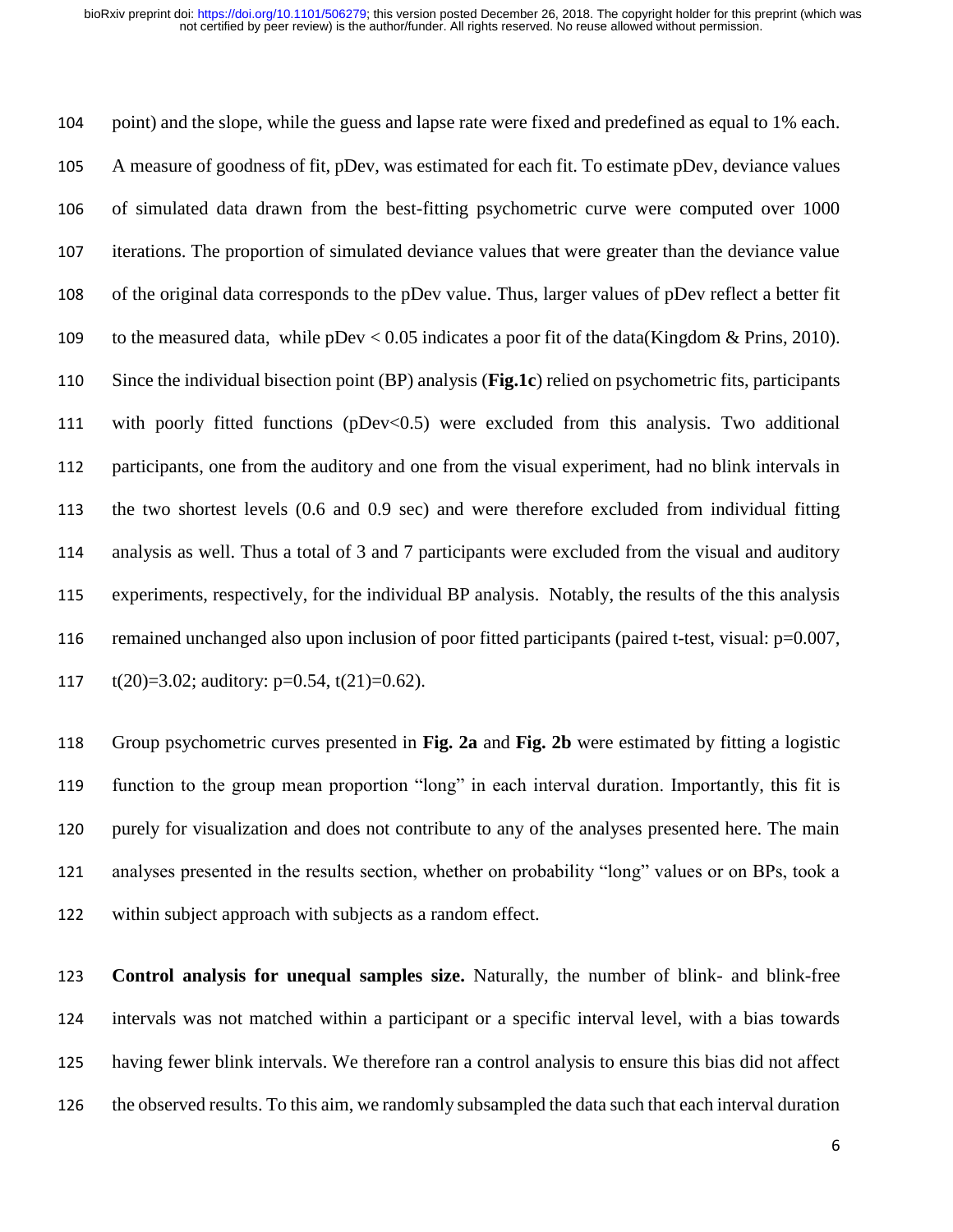of each participant had an equal amount of blink and blink-free intervals. This essentially means taking a random subsample of the intervals in the condition (blink/blink-free) with the larger n. We then repeated the analysis presented in **Fig.1a**, performing a paired t-test on the proportion "long" across the dynamic range in blink vs. blink-free intervals for this size-matched subsample of the data. On each iteration (n=1000), the analysis was carried out on a size-matched random subsample of the data, equating the number of blink and blink-free intervals for every participant and interval duration. The resultant p-value distributions are presented in **Fig. S1**. For the visual intervals, all resultant p-values were smaller than 0.05 (95th percentile = 0.004). In contrast, size- matched sub-samples of auditory intervals resulted in a wide range of p-values, 98% of them larger 136 than  $0.05$  (95th percentile = 0.9).

### **Results**

 A major challenge in studying the impact of spontaneous blinks on duration estimation is that a single-task approach leads to very few blinks during timed intervals, as participants naturally tend to blink between the to-be timed intervals. We therefore combined a temporal bisection task in a dual task paradigm. Upon mastering discrimination between long and short reference intervals (0.6 and 2.8 sec, respectively), participants proceeded to the main experiment. Each trial consisted of two successive sub tasks: an oddball detection task during a rapid serial visual presentation (RSVP) followed by a temporal bisection task (see **Fig. 1a** for a scheme of the experimental design). On each temporal bisection trial, a timed interval was displayed for one out of nine possible durations, ranging from 0.6 to 2.8 sec. Participants were instructed to report whether they perceived the interval as being more similar to the long, or short, reference interval. Temporal bisection was performed on visual or auditory intervals in two separate experiments, with all timing parameters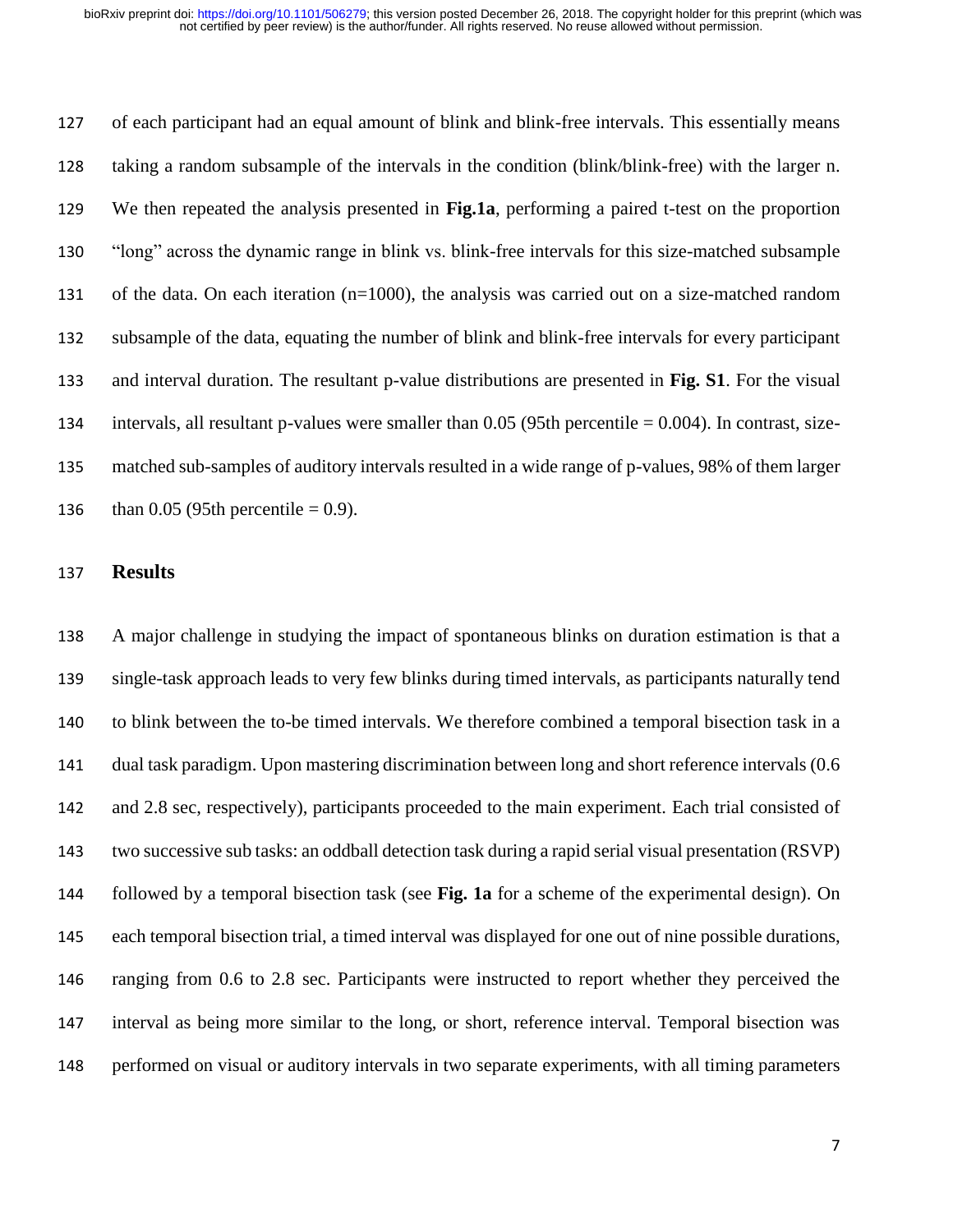#### not certified by peer review) is the author/funder. All rights reserved. No reuse allowed without permission. bioRxiv preprint doi: [https://doi.org/10.1101/506279;](https://doi.org/10.1101/506279) this version posted December 26, 2018. The copyright holder for this preprint (which was

 held constant. Visual-timed intervals consisted of a central white disc subtending 11.4° visual angle, whereas auditory-timed stimuli were intervals of white noise.

 Prior to inspecting the impact of blinks on duration estimation, we first observed the overall performance of the group by collapsing data from all participants and plotting proportion "long" responses as a function of stimulus duration (**Fig. 1b**). Based on individual logistic fits to all intervals (blink and blink-free) of each participant, we estimated the mean bisection point (BP) across participants. Interestingly, the mean BP was significantly shorter than the objective mid- point between the two extreme reference intervals (1.7 sec) and was estimated to be 1.4 sec (95% CI: 1.28-1.51) and 1.39 sec (95% CI: 1.27-1.5) for visual and auditory intervals, respectively. This bias is in line with a previous meta-analysis linking intervals spread greater than two (quantified as the long reference/short reference ratio) with an underestimation of the true bisection point (Kopec & Brody, 2010) (see reference for a suggested model which accounts for this bias).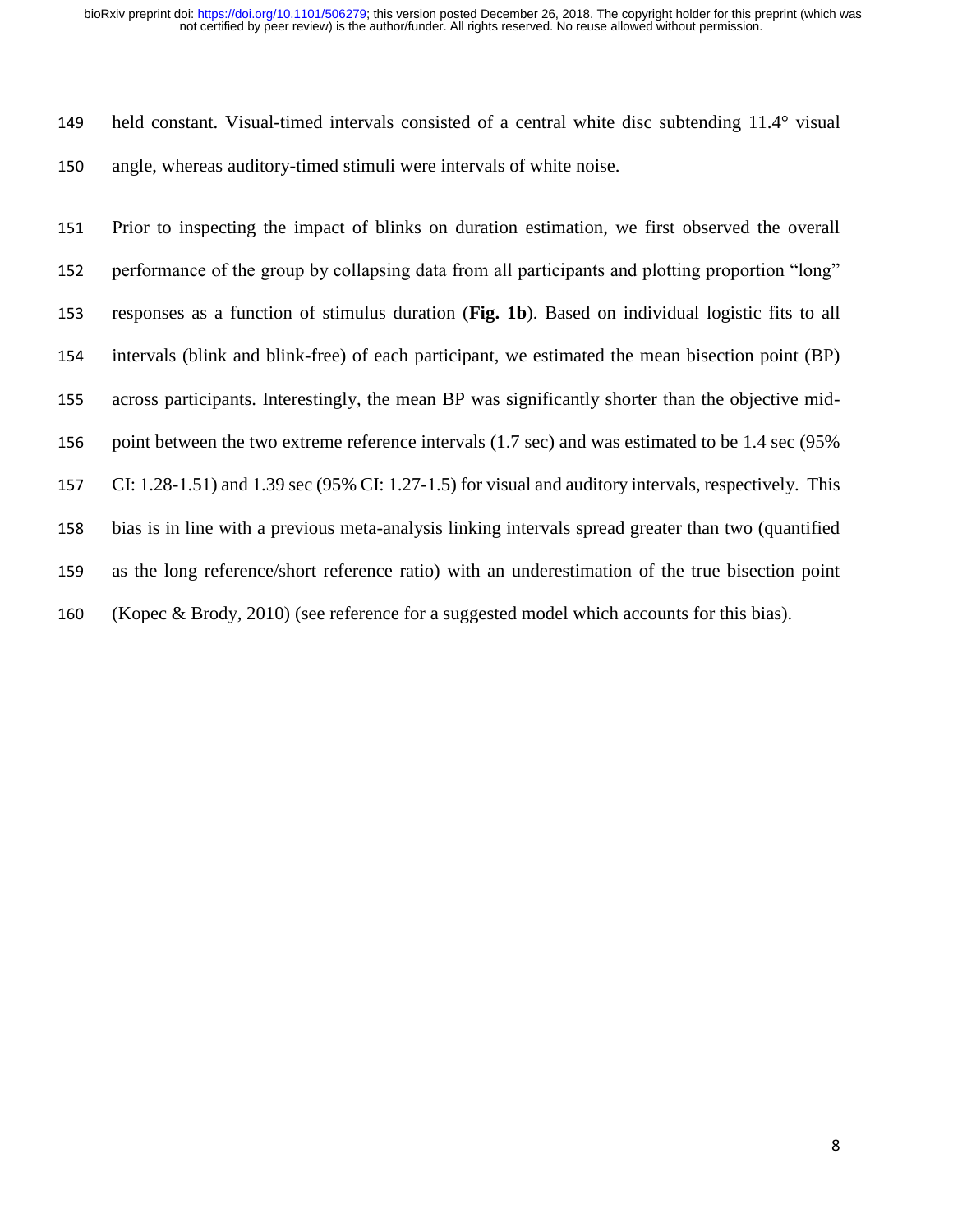not certified by peer review) is the author/funder. All rights reserved. No reuse allowed without permission. bioRxiv preprint doi: [https://doi.org/10.1101/506279;](https://doi.org/10.1101/506279) this version posted December 26, 2018. The copyright holder for this preprint (which was



 **Figure 1. Experimental design and group performance for both blink and blink-free intervals. a)** Schematic illustration of a single trial. Each trial consisted of two combined sub-tasks appearing in continuous succession. The oddball task was emphasized as the main task, whilst temporal bisection was defined as secondary. A white central disc and a segment of white noise were used as the timed interval in the visual and auditory experiments, respectively. On each temporal bisection trial, the timed stimulus was presented for one of 9 predefined durations (ranging from 0.6 to 2.8 sec). Participants judged whether the temporal interval was closer to the short or long reference interval, with which they were familiarized during the initial stage. During the oddball task, central colored squares were flashed for 250 ms with a fixed ITI of 100 ms. Participants were instructed to count the number of red squares that appeared on every experimental block (4 blocks in total, each consisting of 100 trials). **b)** Group psychophysical performance derived from all intervals (blink and blink-free) of all participants. Group psychometric functions and bisection points (BP) for each modality were estimated by a logistic fit to the mean probabilities to answer long across subjects. They are presented here for visualization only, note that all statistical tests took a within subject approach. 173 Error bars denote  $\pm 1$  SEM.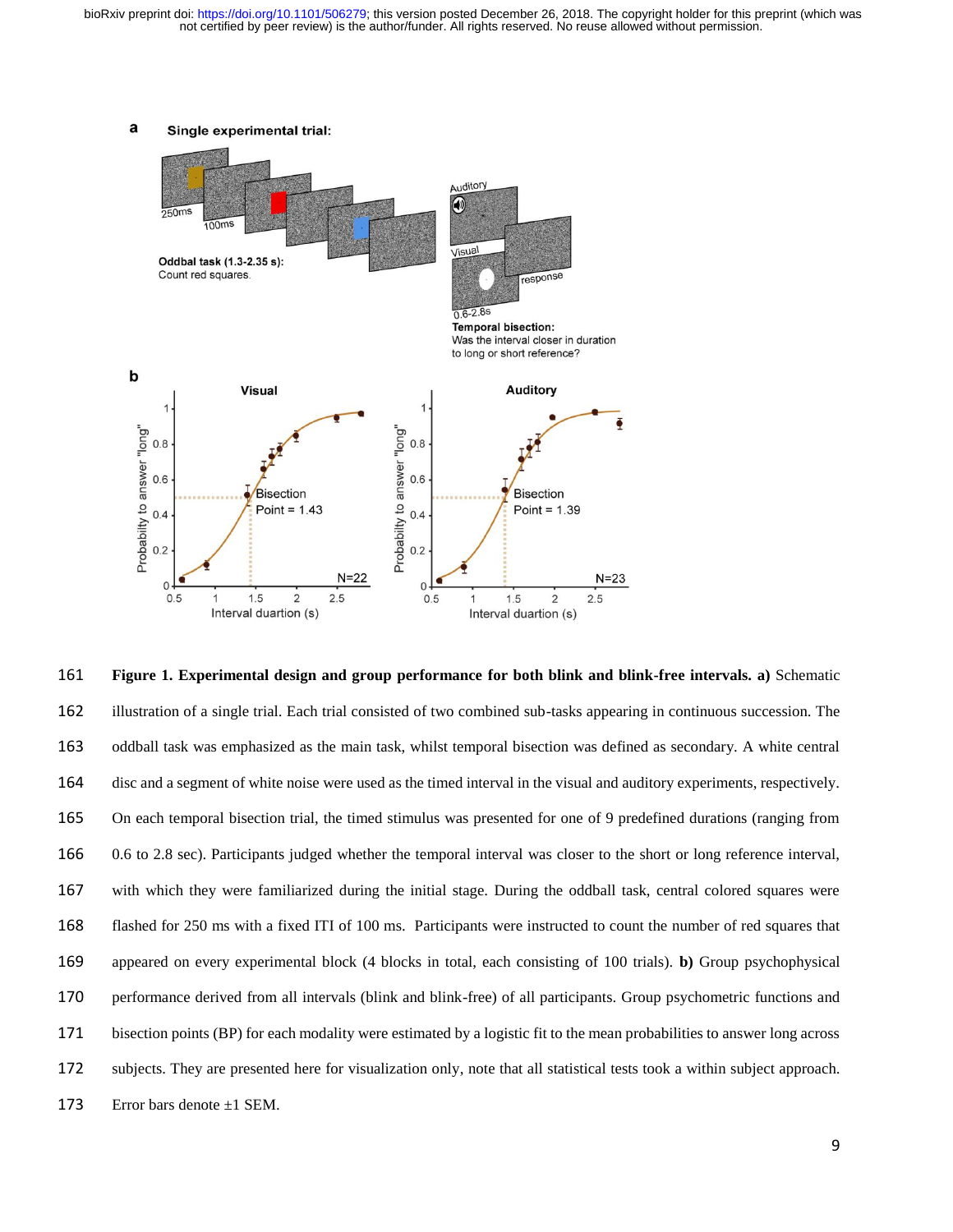For the main analysis, timed intervals were classified as either blink or blink-free. Blink intervals were defined as consisting of a full blink, which was initiated at least 50 ms after the onset of the interval and terminated at least 50 ms prior to its offset. Twenty-two and 23 subjects who participated in the visual and auditory experiments, respectively, met our predefined inclusion criteria and were included in the analyses (see Methods for inclusion criteria). On average, 179 participants from the visual and auditory experiments had  $126.7\pm69.3$  blink trials  $(38.3\pm24\%$  of the total trial count). There was no significant difference in the percent of blink intervals between 181 the visual and auditory experimental groups (independent samples t-test,  $t(43)=1.009$ ,  $p=0.32$ ).

 In order to examine the impact of spontaneous blinks on duration judgments, we took two complementary approaches: a direct quantification of individual performance and an estimation of individual bisection points (BP) through a psychometric function fit. Accordingly, we first computed the probability to answer "long" at each interval duration and condition (blink vs. blink- free) per participant. As presented in **Fig. 2a**, this analysis revealed a clear reduction of the probability to judge visual intervals as "long" in the presence of a spontaneous blink, as compared with the same probabilities for blink-free trials. The probability to answer "long" across the dynamic range (collapsing 5 intermediate levels for which judgment is more difficult, 1.4-2 sec) was significantly smaller in blink, as compared to blink-free, intervals (**Fig. 2b**; paired t-test, 191 t(21)=3.8, p=0.001, Cohen's  $d = 0.81$ ). Here too, the effect was specific to the visual modality as performance did not differ between blink and blink-free auditory intervals (paired t-test,  $t(22)=1.52$ , p=0.14).

 We next compared the bisection point (BP) between blink and blink-free data. The BP corresponds to the interval duration which is equally likely to be judged as "long", or as "short". To this end, we fit a psychometric function to each individual's performance, for blink and blink-free intervals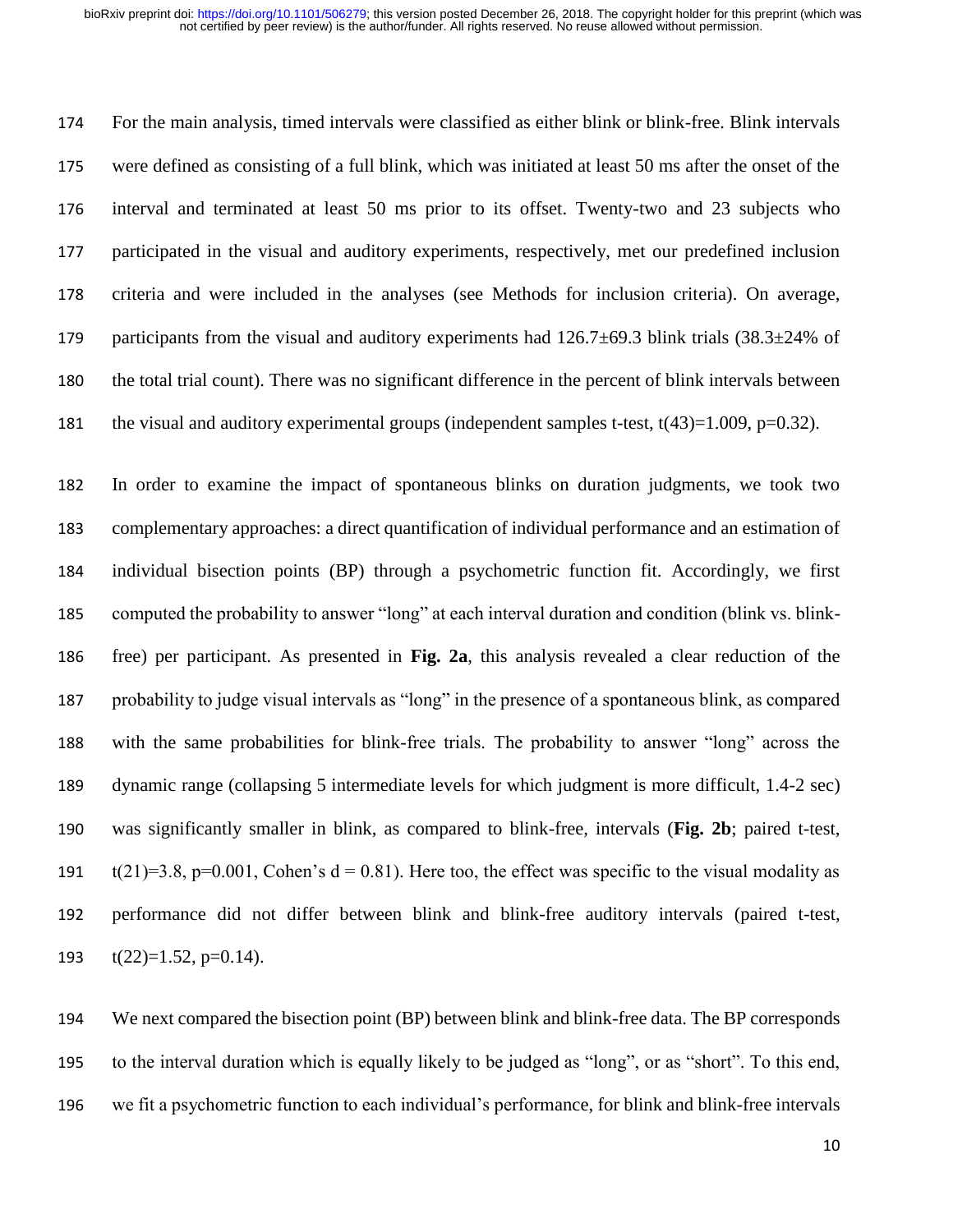separately, and derived the BP from the estimated function (see Methods). For visual intervals, we found a significant increase in BPs for intervals containing blinks as compared to blink-free intervals (**Fig. 2c;** paired t-test: t(18)=3.4, p=0.003, Cohen's d=0.77), further indicating a time 200 compression with blinks. It is noteworthy that the group average shift in BP ( $121\pm36$  SEM) was 201 similar in magnitude to the average blink duration  $(112\pm 9 \text{ SEM})$ . Here too the effect was evident only for visual intervals, as we did not observe any difference in BPs in the auditory experiment 203 (paired t-test:  $t(14)=1.29$ , p=0.22). Overall, there were significantly less blink intervals than blink-204 free intervals in both the visual and the auditory groups (paired t test; visual:  $t(21)=3.36$ ,  $p=0.003$ ; 205 auditory:  $t(22)=2.22$ ,  $p=0.036$ ). In order to rule out the possibility that differences in trial-count had contributed to the observed underestimation for blink-intervals, we repeated the main analyses, presented in **Fig. 2a-b,** using a stratification approach that consisted of iteratively subsampling the data to achieve an equal number of blink and blink free interval per participant and duration (see Methods for details). The results of this analysis rule out smaller trial-count of blink intervals as a confounding factor.

 Since spontaneous blinks may also be coupled with attentional lapses, a possible explanation of the observed time compression may be attenuated attention. The specificity of the effect to the visual modality goes against such an attentional account. Nonetheless, to further test this possibility, we compared the reaction times between blink and blink-free intervals. In both the visual and auditory data, reaction times were not significantly longer following blink intervals, as 216 compared to blink-free intervals (paired t-test, visual:  $t(21)=0.72$ ; p=0.48; auditory:  $t(22)=1.51$ , p=0.15), arguing against decreased attention in blink intervals in either one of the modalities.

 Finally, it could be argued that blinks during auditory intervals did not perturb duration judgments since audition outperforms vision with regards to subsecond temporal resolution (Ortega, Guzman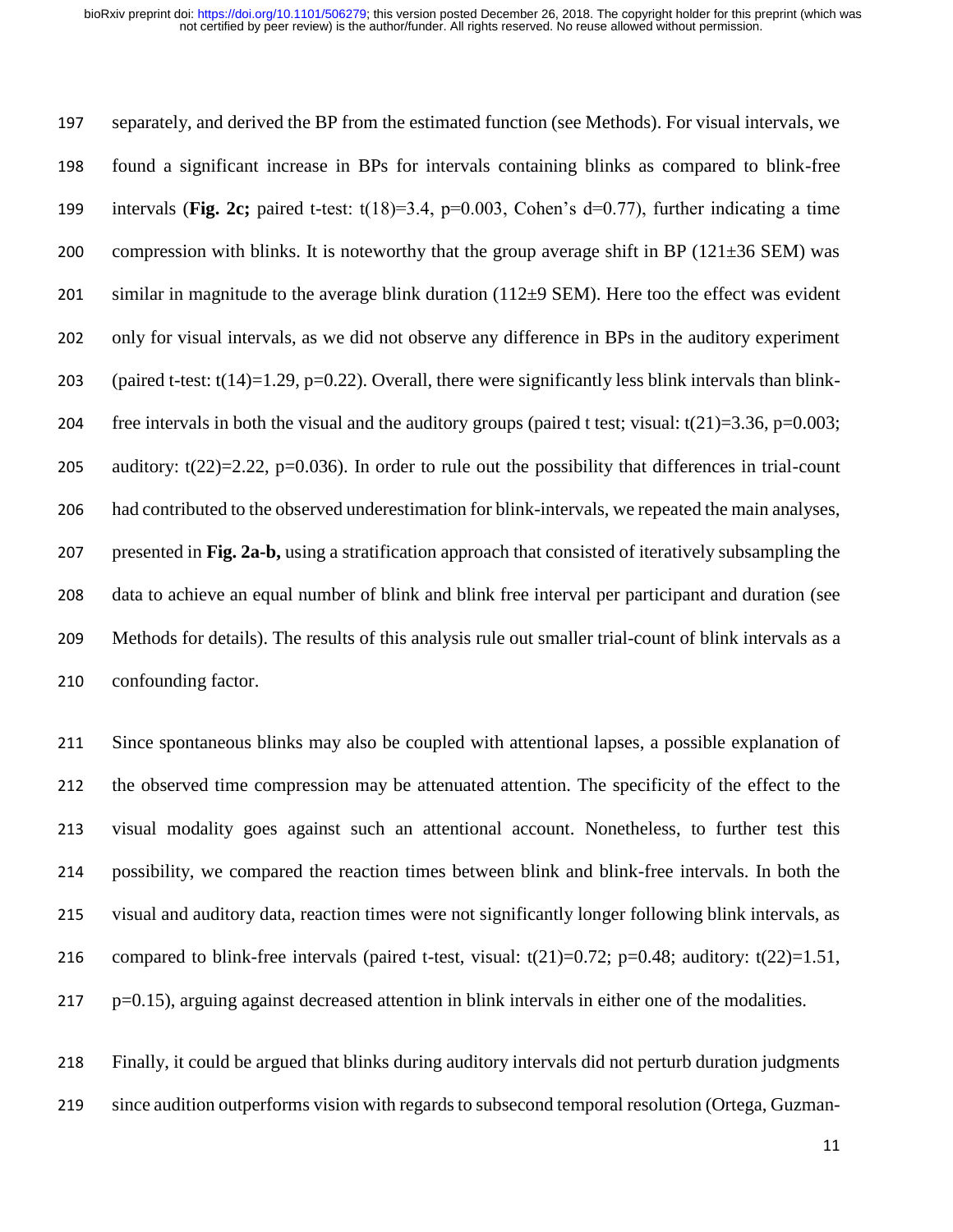Martinez, Grabowecky, & Suzuki, 2014). However, we found no difference between individual bisection points estimated on blink-free auditory intervals and blink-free visual intervals 222 (independent samples t-test, t(36)=0.89, p=0.38), or between the corresponding slopes of the 223 psychometric functions (independent samples t-test,  $t(36)=1.3$ ,  $p=0.19$ ). This counters the possibility that differences in task difficulty or performance precision underlie the modality specificity aspect of the current finding.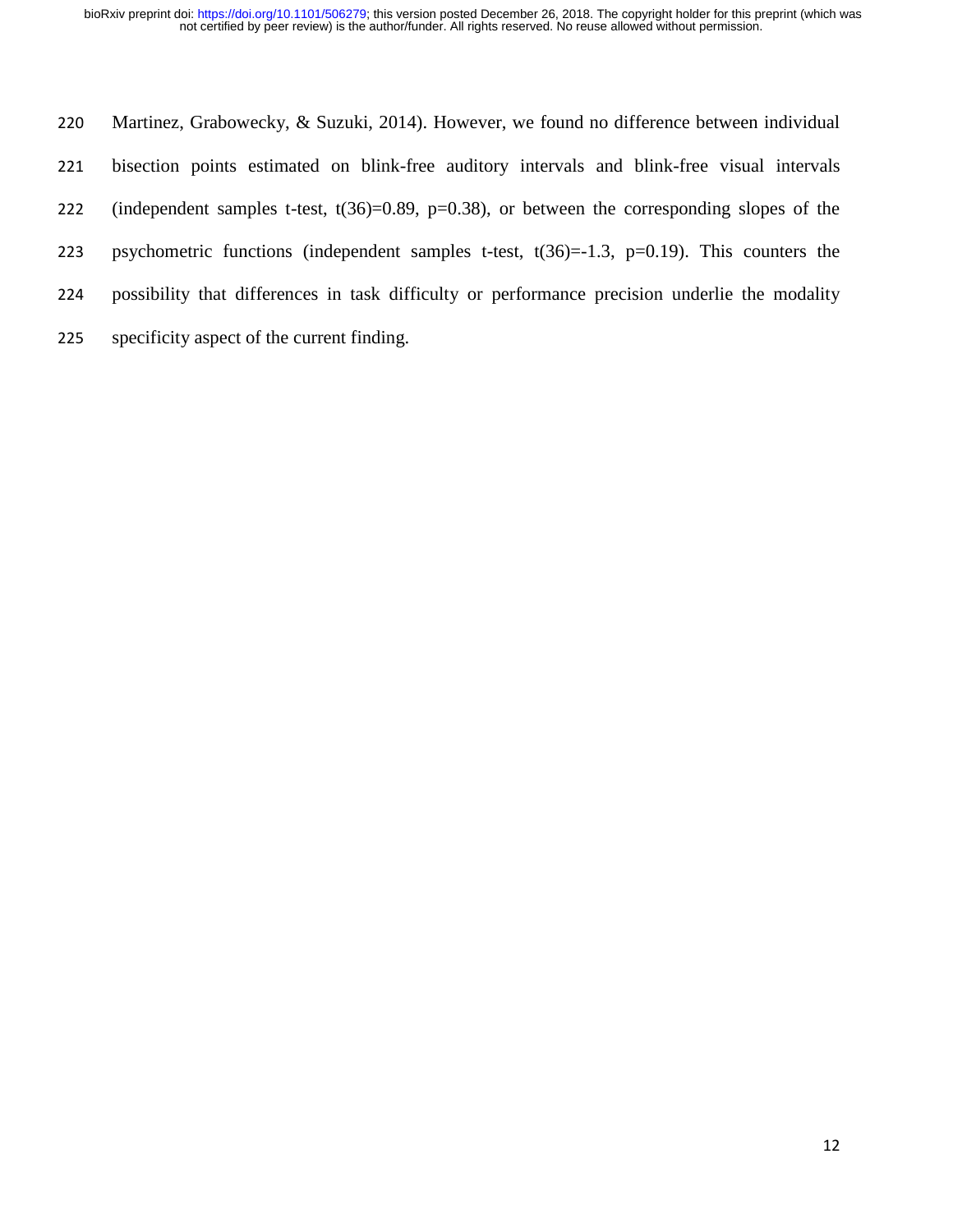not certified by peer review) is the author/funder. All rights reserved. No reuse allowed without permission. bioRxiv preprint doi: [https://doi.org/10.1101/506279;](https://doi.org/10.1101/506279) this version posted December 26, 2018. The copyright holder for this preprint (which was



 **Figure 2. Temporal bisection performance in blink and blink-free intervals. a)** For each of the 9 possible interval 227 durations (0.6 0.9 1.4 1.6 1.7 1.8 2 2.5 2.8), the mean probability to judge the duration as closer to the long reference 228 interval is presented separately for blink and blink-free intervals. Results are presented separately for visual (left panel) and auditory (right panel) timed intervals. Note the visual-specific modulation of performance in blink intervals relative to the blink-free intervals. **b)** Histograms describe bootstrap distributions of the mean probability to judge a visual (left panel) or an auditory (right panel) interval from the dynamic range (5 intermediate levels) as long in the presence and in the absence of blinks. Top horizontal bars denote the original mean probabilities for blink and blink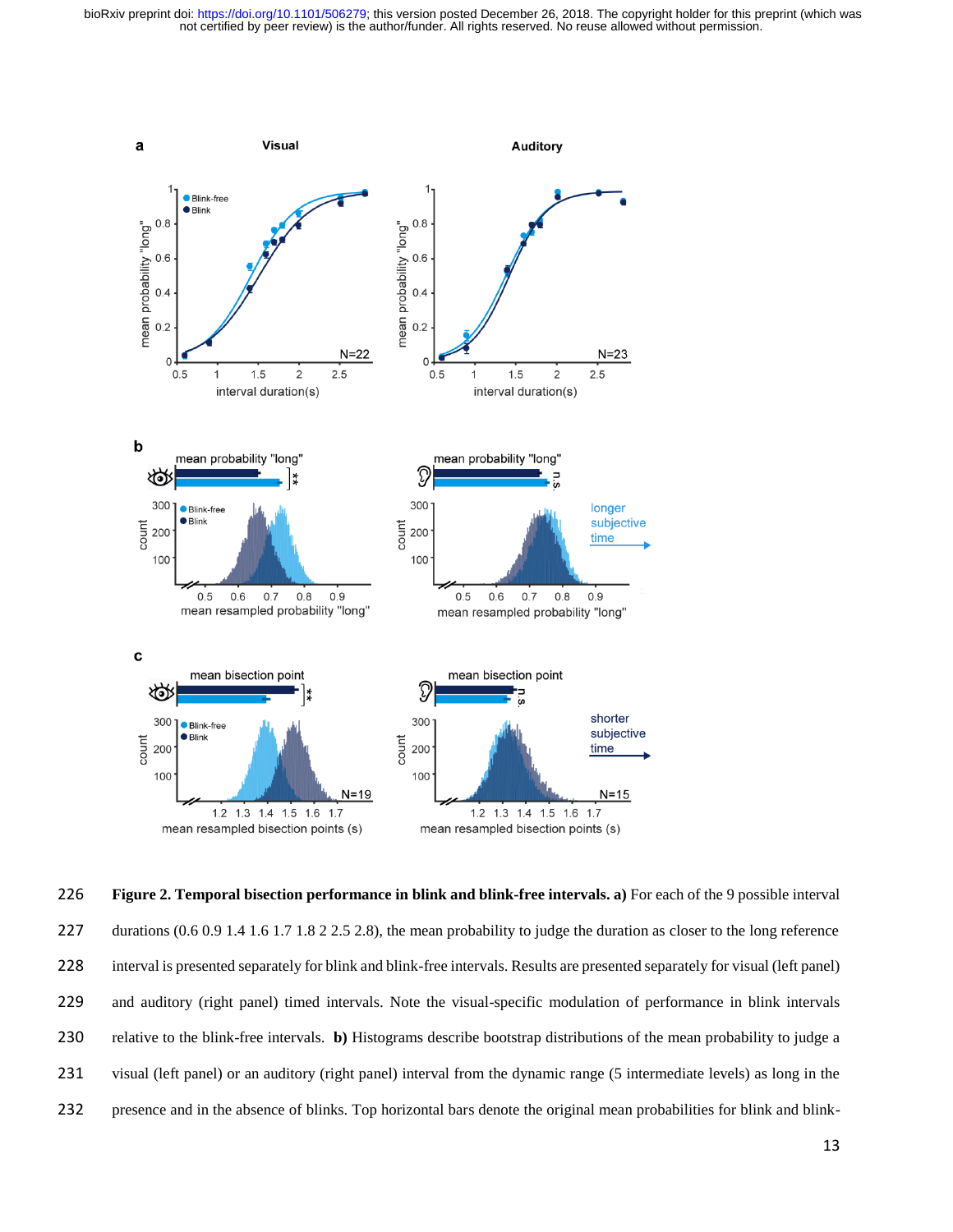free intervals. Note that higher values for mean probability "long" reflect longer subjective time. **c)** Individual BPs are larger in the presence of spontaneous blinks. Histograms describe bootstrap distributions of mean bisection point as derived from individual psychometric function for blink and blink-free intervals, separately. Note that larger BP 236 corresponds to shorter subjective time. All error bars in the figure denote  $\pm 1$  SEM following Cousineau-Morey correction for a within participant design(Morey, 2008). Figure design inspired by (Terhune, Sullivan, & Simola, 2016).

### **Discussion**

 The current results reveal that duration estimation of visual, but not auditory, input is significantly reduced when a blink occurs within the estimated time interval. A converging line of studies has shown that blinks induce a momentary reduction in visual sensitivity and a suppression of transient neural activity in the visual cortex, both originating in an extra-retinal signal. The current findings demonstrate that the unaware loss of visual sensitivity due to blinks is coupled with a loss of subjective time of an equivalent duration. Importantly, the specificity of the effect to the visual modality supports the view whereby the amount of neural processing invested in sensory encoding of an incoming stimulus is an integral part of temporal estimation. Thus, a reduction in visual processing, indexed by a blink, leads to the concurrent loss of subjective time.

 Distortions of visual temporal estimation, at a shorter time scale than studied here, have been linked to another type of eye movement - large saccades. Findings pointing to pre-saccadic time compression (Morrone, Ross, & Burr, 2005; Terao, Watanabe, Yagi, & Nishida, 2008) and to post saccadic time dilation (Yarrow, Haggard, Heal, Brown, & Rothwell, 2001) have been proposed to relate to predictive shifts in spatial receptive fields. Specifically, underestimation of pre saccadic intervals has also been suggested to relate to precision errors in encoding the onset and offset of a stimulus (Terao et al., 2008), yet the impact of ongoing, cumulative, processing of the stimulus on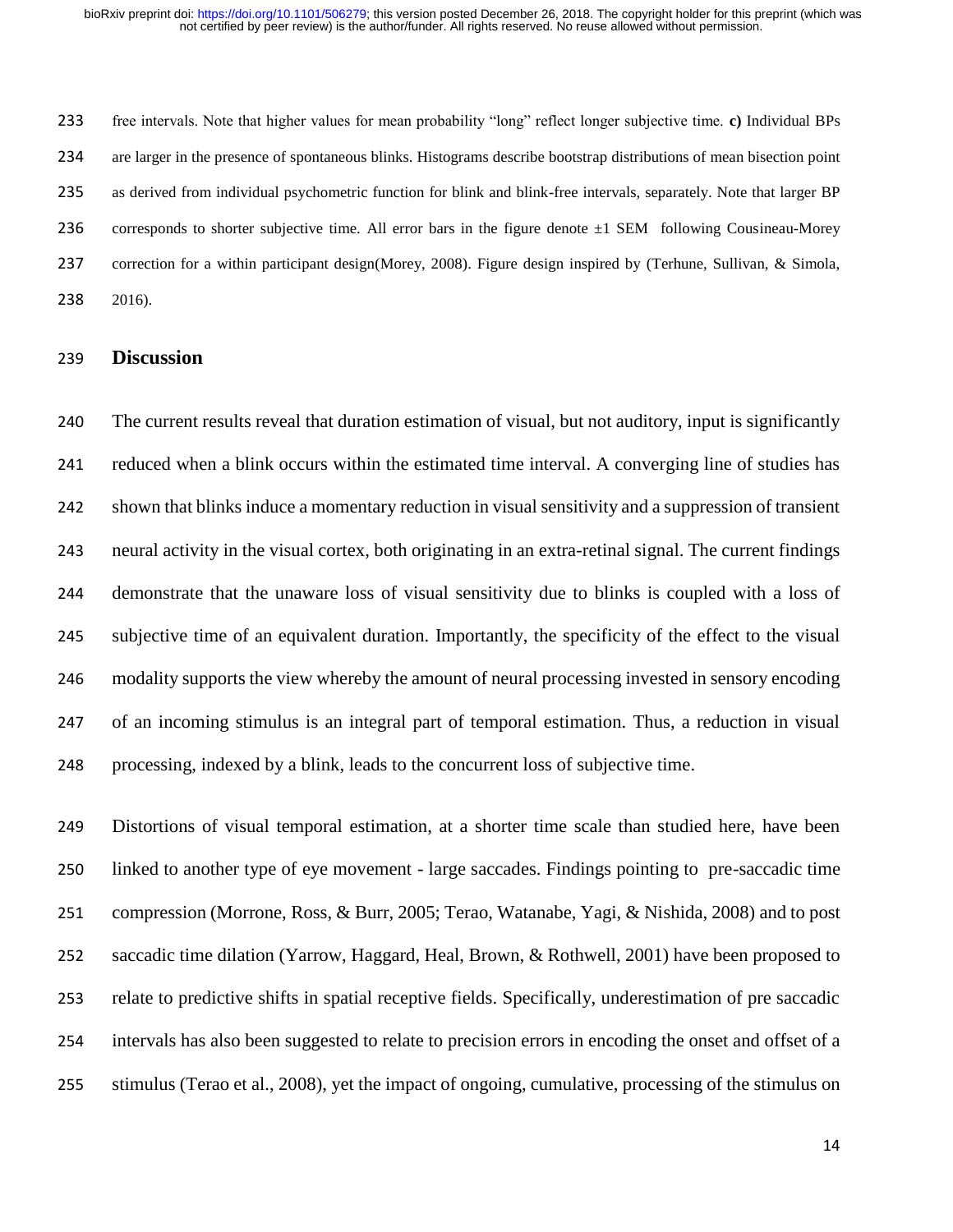time distortion has not been tested. Importantly, saccades, different from eye-blinks, contain a spatial element and are events tightly linked to visual awareness of the change in retinal input. Here the use of blinks allowed the direct examination of input loss in the absence of retinal motion, predicted or actual image displacement, awareness or any perceived discontinuity. Therefore, our data speak to a purely temporal consequence of eye blinks and the accompanying loss of sensory input at the supra-second time scale. We found that unconscious loss of visual input affects timing of visual intervals, but not auditory intervals, supporting a central role for ongoing sensory encoding in the subjective sense of time.

# **Supplemental figures**



 **Figure S1. Control analysis for unequal number of trials between condition types.** In order the ensure the effect was not driven by a smaller amount of blink intervals relative to blinks-free intervals, we repeated the analysis presented in **Fig.1b** 1000 times, each time subsampling the data to achieve a matched number of blink and blink-free interval in each individual and interval level. The histograms present the distribution of the resultant p values in the visual (right panel) and auditory (left panel) experiments.